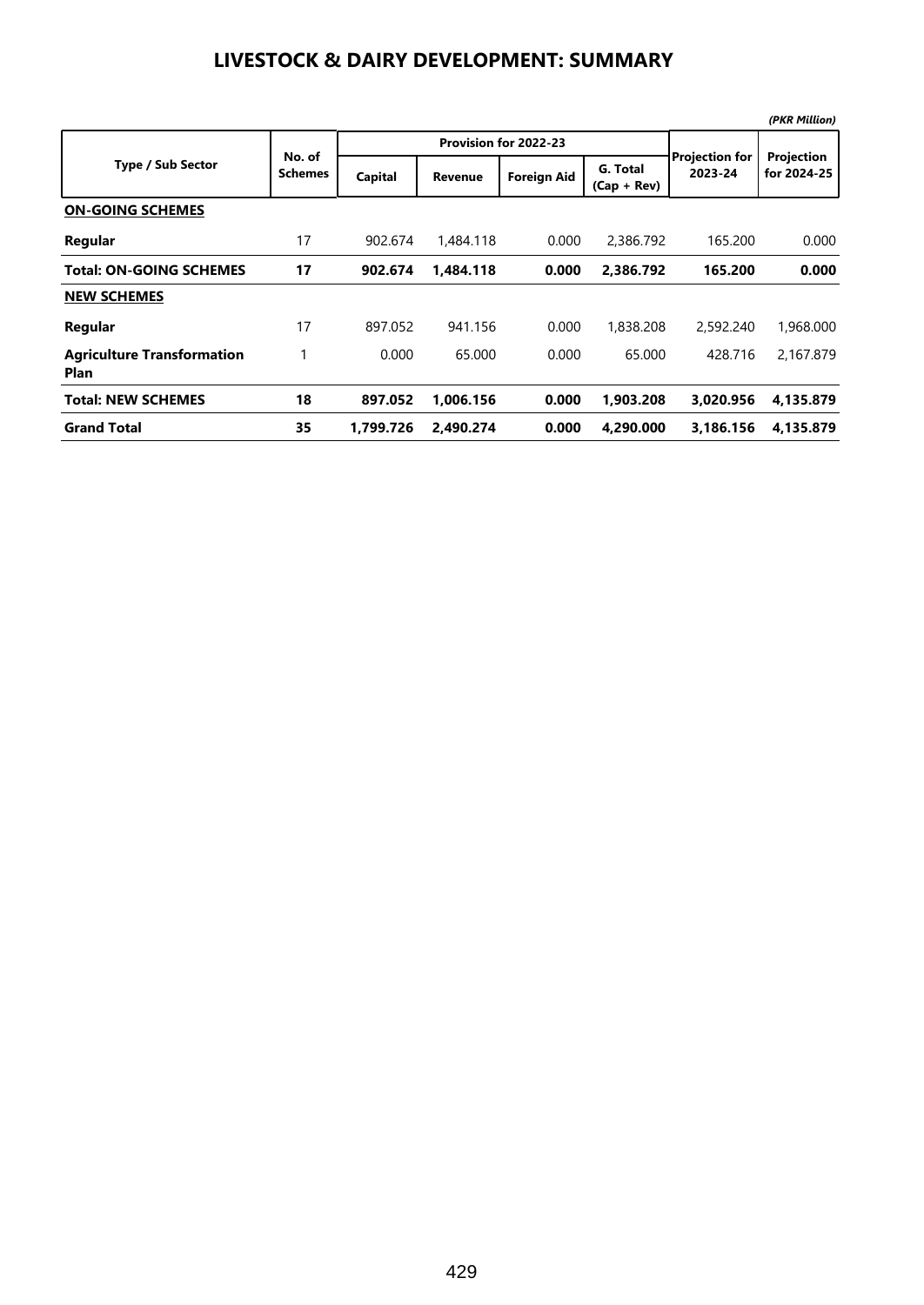|              |                                                                                                                                                                                                             |           |                |         |                                         | (PKR Million)  |                         |         |                            |
|--------------|-------------------------------------------------------------------------------------------------------------------------------------------------------------------------------------------------------------|-----------|----------------|---------|-----------------------------------------|----------------|-------------------------|---------|----------------------------|
| GS           | <b>Scheme Information</b><br>Scheme ID / Approval Date / Location                                                                                                                                           | Est. Cost | Accum.<br>Exp. |         | Provision for 2022-23<br><b>G.Total</b> |                | <b>MTDF Projections</b> |         | Throw fwd<br><b>Beyond</b> |
| No           |                                                                                                                                                                                                             |           | June, 22       | Cap.    | Rev.                                    | (Cap.+Rev.)    | 2023-24                 | 2024-25 | June, 2025                 |
| $\mathbf{1}$ | $\mathbf{2}$                                                                                                                                                                                                | 3         | 4              | 5       | 6                                       | $\overline{7}$ | 8                       | 9       | 10                         |
|              | <b>ON-GOING SCHEMES</b>                                                                                                                                                                                     |           |                |         |                                         |                |                         |         |                            |
| Regular      |                                                                                                                                                                                                             |           |                |         |                                         |                |                         |         |                            |
| 4485         | Revamping of Directorate of Planning<br>and Evaluation, Lⅅ, Puniab (SMART,<br><b>DLI-2)</b>                                                                                                                 | 31.784    | 18.213         | 0.000   | 13.571                                  | 13.571         | 0.000                   | 0.000   | 0.000                      |
|              | 01371900897 / 31-10-2019 / Lahore                                                                                                                                                                           |           |                |         |                                         |                |                         |         |                            |
|              | 4486 Provision of Urgently Needed Male and<br>Female Hostel Facilities at University of<br>Veterinary & Animal Sciences at Ravi<br>Campus, Pattoki<br>01182100945 / 30-09-2019 / Kasur                      | 187.000   | 84.080         | 0.000   | 102.920                                 | 102.920        | 0.000                   | 0.000   | 0.000                      |
| 4487         | <b>Establishment of Livestock Experimental</b><br>Station for Breed Improvement &<br><b>Productivity Enhancement in Taunsa</b><br><b>District D.G Khan</b><br>01042100935 / 29-10-2021 / Dera Ghazi<br>Khan | 573.790   | 150.000        | 364.081 | 59.709                                  | 423.790        | 0.000                   | 0.000   | 0.000                      |
| 4488         | <b>Strengthening of Capacity Building</b><br>Facilities at Para Veterinary Institute,<br>Karor Lal Eason, Layyah<br>01052100881 / 15-07-2021 / Layyah                                                       | 123.650   | 50.000         | 0.000   | 73.650                                  | 73.650         | 0.000                   | 0.000   | 0.000                      |
| 4489         | Establishment of a Research Centre /<br>Institute for Livestock Nutrition and<br>Forage Research in Cholistan<br>01022106173 / 04-08-2021 /<br><b>Bahawalpur</b>                                            | 155.990   | 19.210         | 35.480  | 101.300                                 | 136.780        | 0.000                   | 0.000   | 0.000                      |
| 4490         | Propagation of Backyard Poultry for<br><b>Increased Availability of Animal Protein</b><br>to Counter Stunted Growth<br>01371900196 / 01-07-2019 / Punjab                                                    | 458.080   | 342.800        | 0.000   | 50.000                                  | 50.000         | 65.280                  | 0.000   | 0.000                      |
| 4491         | <b>Enhancing Beef Production Through</b><br>Save the Buffalo Calves and Feedlot<br>Fattening- (SMART, DLI-2)<br>01371900926 / 01-07-2019 / Punjab                                                           | 1,471.200 | 1,095.734      | 0.000   | 275.546                                 | 275.546        | 99.920                  | 0.000   | 0.000                      |
|              | 4492 Up-Gradation of 09 Civil Veterinary<br>Hospitals at Divisional Level in Punjab<br>01372100869 / 02-08-2021 / Punjab                                                                                    | 95.281    | 80.281         | 15.000  | 0.000                                   | 15.000         | 0.000                   | 0.000   | 0.000                      |
| 4493         | Up-gradation of the Divisional Diagnostic<br>labs for Accreditation<br>ISO/IEC-17025:2017<br>01372100876 / 04-08-2021 / Punjab                                                                              | 412.479   | 116.024        | 50.000  | 246.455                                 | 296.455        | 0.000                   | 0.000   | 0.000                      |
| 4494         | Provision of Silage making Machine to<br>the Farmers for Animal Nutrition<br><b>Enhancement</b><br>01372100938 / 10-09-2021 / Punjab                                                                        | 667.000   | 328.500        | 0.000   | 338.500                                 | 338.500        | 0.000                   | 0.000   | 0.000                      |
| 4495         | Capacity Building of Dairy Farmers and<br>Industry Stakeholders on Milk Value<br>Chain<br>01372102523 / 15-07-2021 / Punjab                                                                                 | 70.000    | 35.000         | 0.000   | 35.000                                  | 35.000         | 0.000                   | 0.000   | 0.000                      |
| 4496         | Provision of Support Services to the<br>Livestock Farmers in Punjab<br>01372105364 / 04-08-2021 / Punjab                                                                                                    | 210.617   | 58.923         | 98.419  | 53.275                                  | 151.694        | 0.000                   | 0.000   | 0.000                      |
| 4497         | Multiplication / Propagation of High<br>Yielding Multi-cut Exotic Grasses to<br><b>Enhance Livestock Production &amp;</b><br><b>Nutrition</b><br>01372106151 / 15-07-2021 / Punjab                          | 140.000   | 50.000         | 0.000   | 90.000                                  | 90.000         | 0.000                   | 0.000   | 0.000                      |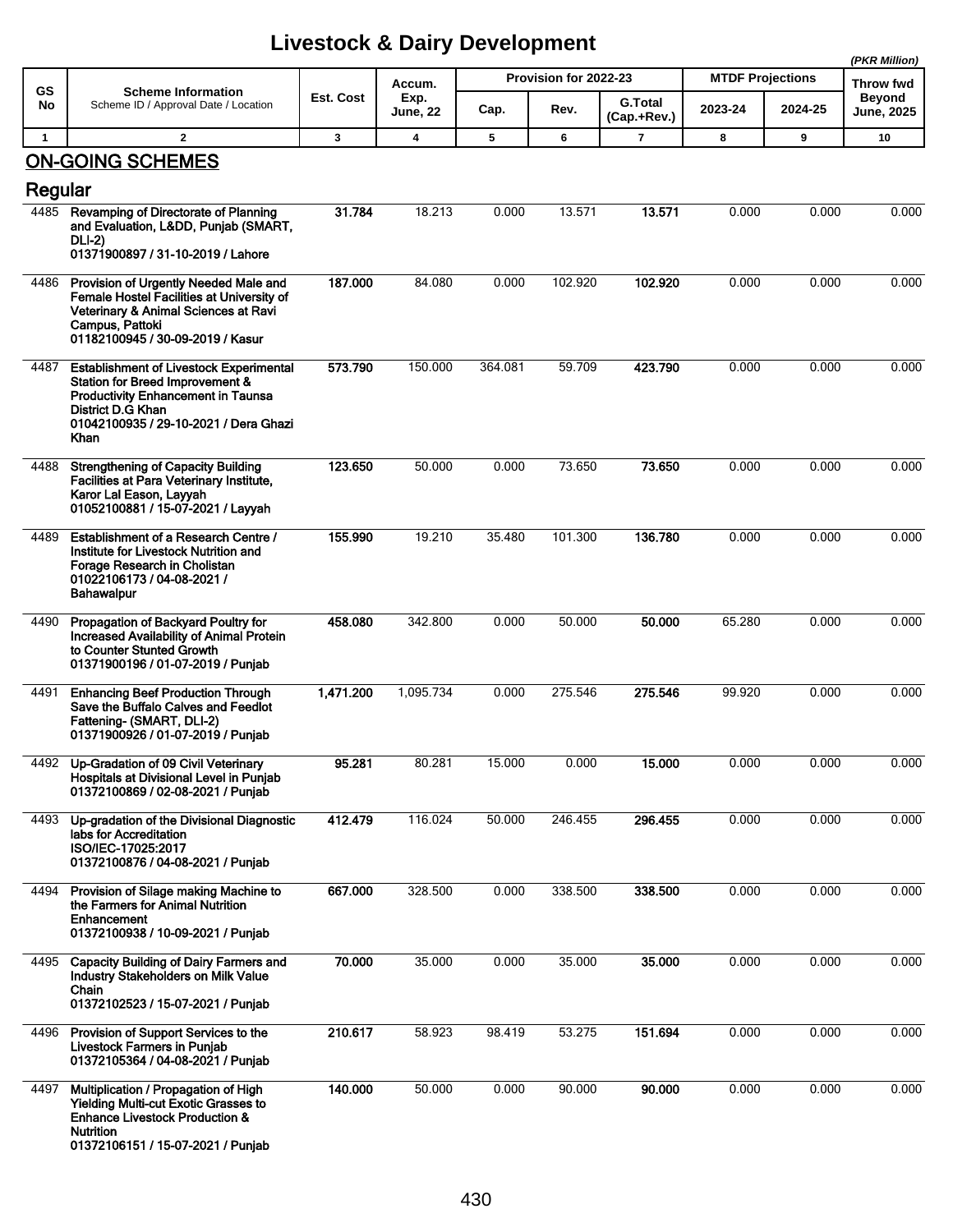|              |                                                                                                                                                                                                                                                                                                   |                  |                         |         |                       |                               |                         |         | (PKR Million)                      |  |
|--------------|---------------------------------------------------------------------------------------------------------------------------------------------------------------------------------------------------------------------------------------------------------------------------------------------------|------------------|-------------------------|---------|-----------------------|-------------------------------|-------------------------|---------|------------------------------------|--|
| GS           | <b>Scheme Information</b><br>Scheme ID / Approval Date / Location                                                                                                                                                                                                                                 | <b>Est. Cost</b> | Accum.                  |         | Provision for 2022-23 |                               | <b>MTDF Projections</b> |         | <b>Throw fwd</b>                   |  |
| No           |                                                                                                                                                                                                                                                                                                   |                  | Exp.<br><b>June, 22</b> | Cap.    | Rev.                  | <b>G.Total</b><br>(Cap.+Rev.) | 2023-24                 | 2024-25 | <b>Beyond</b><br><b>June, 2025</b> |  |
| $\mathbf{1}$ | $\overline{2}$                                                                                                                                                                                                                                                                                    | 3                | $\overline{\mathbf{4}}$ | 5       | 6                     | $\overline{7}$                | 8                       | 9       | 10                                 |  |
| 4498         | Provision of Veterinary Services in Rural<br><b>Areas of Punjab</b><br>01372002265 / 19-03-2021 /<br>Attock, Bhakkar, Faisalabad, Gujrat, Jhang<br>,Jhelum,Lahore,Mandi<br>Bahauddin, Mianwali, Nankana<br>Sahib, Narowal, Okara, Pakpattan, Rawalp<br>indi, Sheikhupura, Sialkot, Toba Tek Singh | 131.844          | 111.344                 | 20.500  | 0.001                 | 20.501                        | 0.000                   | 0.000   | 0.000                              |  |
| 4499         | <b>Construction of Livestock Complex in</b><br>District Multan, Dera Ghazi Khan &<br>Bahawalpur<br>01382100522 / 04-08-2021 /<br>Bahawalpur, Dera Ghazi Khan, Multan                                                                                                                              | 346.041          | 115.760                 | 220.281 | 10.000                | 230.281                       | 0.000                   | 0.000   | 0.000                              |  |
| 4500         | <b>Rehabilitation of Government Poultry</b><br>Farms (GPFs) to Support Backyard<br>Poultry in Punjab<br>01382100906 / 04-08-2021 /<br>Attock, Bahawalnagar, Bahawalpur, Dera<br>Ghazi<br>Khan, Gujrat, Mianwali, Multan, Rawalpindi<br>,Sargodha                                                  | 139.954          | 57.283                  | 55.096  | 27.575                | 82.671                        | 0.000                   | 0.000   | 0.000                              |  |
| 4501         | <b>Strenathening of Livestock Services</b><br>through Establishment of Civil Veterinary<br><b>Hospital/ Dispensaries in Districts</b><br>Sheikhupura (Tehsil Muridkey), Mianwali<br>& Muzaffargarh<br>01322101505 / 02-08-2021 /<br>Mianwali, Muzaffargarh, Sheikhupura                           | 156.445          | 106.012                 | 43.817  | 6.616                 | 50.433                        | 0.000                   | 0.000   | 0.000                              |  |
|              | <b>Total: Regular</b>                                                                                                                                                                                                                                                                             | 5,371.155        | 2,819.164               | 902.674 | 1,484.118             | 2,386.792                     | 165.200                 | 0.000   | 0.000                              |  |
|              | <b>Total: ON-GOING SCHEMES</b>                                                                                                                                                                                                                                                                    | 5,371.155        | 2,819.164               | 902.674 | 1,484.118             | 2,386.792                     | 165.200                 | 0.000   | 0.000                              |  |
|              | <b>NEW SCHEMES</b>                                                                                                                                                                                                                                                                                |                  |                         |         |                       |                               |                         |         |                                    |  |
| Regular      |                                                                                                                                                                                                                                                                                                   |                  |                         |         |                       |                               |                         |         |                                    |  |
|              | 4502 Strengthening of Academic and Allied<br>Facilities at College of Veterinary and<br>Animal Sciences, Jhang<br>01102201193 / Un-Approved / Jhang                                                                                                                                               | 210.000          | 0.000                   | 0.000   | 60.000                | 60.000                        | 150.000                 | 0.000   | 0.000                              |  |
| 4503         | <b>Effective Control of Peste des Petitis</b><br>Ruminants (PPR) in Punjab through<br><b>Improved Production Capacity (SMART,</b><br><b>DLI-2)</b><br>01372100219 / Un-Approved / Lahore                                                                                                          | 190.000          | 0.000                   | 0.000   | 69.800                | 69.800                        | 120.200                 | 0.000   | 0.000                              |  |
| 4504         | <b>Augmentation of FMD Vaccine</b><br><b>Production at Foot and Mouth Disease</b><br>Research Centre, Lahore (SMART,<br>DLI-2)<br>01192201213 / Un-Approved / Lahore                                                                                                                              | 127.084          | 0.000                   | 0.000   | 67.016                | 67.016                        | 60.068                  | 0.000   | 0.000                              |  |
| 4505         | <b>Mandatory Provision of IT Equipment for</b><br><b>Efficient &amp; Effective Execution of ICT</b><br>Based SPMS-9211<br>01192201818 / Un-Approved / Lahore                                                                                                                                      | 162.000          | 0.000                   | 0.000   | 52.400                | 52.400                        | 109.600                 | 0.000   | 0.000                              |  |
| 4506         | Operationalization of Training Centre for<br>Biologics at University of Veterinary and<br>Animal Sciences, Ravi Campus Pattoki<br>(SMART, DLI-2)<br>01182200925 / Un-Approved / Kasur                                                                                                             | 120.000          | 0.000                   | 0.000   | 120.000               | 120.000                       | 0.000                   | 0.000   | 0.000                              |  |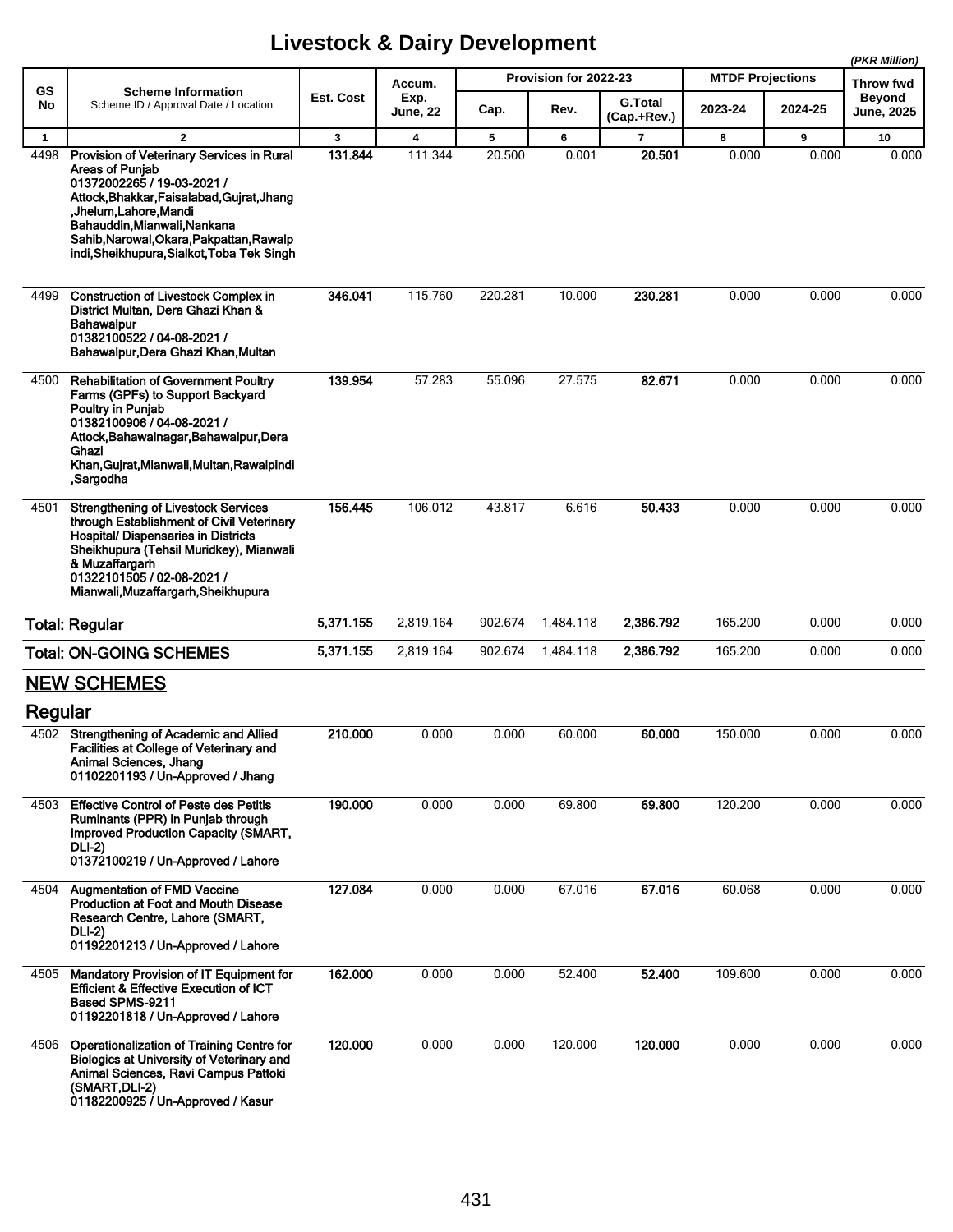|              |                                                                                                                                                                                                                                      |           |                  |         |                       |                               |                         |                            | (PKR Million)     |
|--------------|--------------------------------------------------------------------------------------------------------------------------------------------------------------------------------------------------------------------------------------|-----------|------------------|---------|-----------------------|-------------------------------|-------------------------|----------------------------|-------------------|
| <b>GS</b>    | <b>Scheme Information</b><br>Scheme ID / Approval Date / Location                                                                                                                                                                    | Est. Cost | Accum.           |         | Provision for 2022-23 |                               | <b>MTDF Projections</b> | Throw fwd<br><b>Beyond</b> |                   |
| No           |                                                                                                                                                                                                                                      |           | Exp.<br>June, 22 | Cap.    | Rev.                  | <b>G.Total</b><br>(Cap.+Rev.) | 2023-24                 | 2024-25                    | <b>June, 2025</b> |
| $\mathbf{1}$ | $\mathbf{2}$                                                                                                                                                                                                                         | 3         | 4                | 5       | 6                     | 7                             | 8                       | 9                          | 10                |
| 4507         | <b>Upgradation of Research and</b><br>Development (R&D) Facilities at<br><b>Livestock Production Research Institute</b><br>Bahadurnagar District Okara<br>01342201207 / Un-Approved / Okara                                          | 150.000   | 0.000            | 63.000  | 19.000                | 82.000                        | 68.000                  | 0.000                      | 0.000             |
| 4508         | <b>Establishment of University of Veterinary</b><br>and Animal Sciences Sub-campus at<br>Chichawatni<br>01362154081 / Un-Approved / Sahiwal                                                                                          | 2,850.000 | 0.000            | 0.000   | 350.000               | 350.000                       | 600.000                 | 1,900.000                  | 0.000             |
| 4509         | Up-Scaling the Disease Diagnostic<br>Services and Missing Facilities in District<br><b>Disease Diagnostic Laboratory Vehari</b><br>01252201232 / Un-Approved / Vehari                                                                | 36.000    | 0.000            | 24.000  | 12.000                | 36.000                        | 0.000                   | 0.000                      | 0.000             |
| 4510         | Provision of Missing Facilities of<br>Cholistan University of Veterinary and<br><b>Animal Sciences Bahawalpur for</b><br><b>Accreditation from PVMC.</b><br>01022200905 / Un-Approved /<br><b>Bahawalpur</b>                         | 350.000   | 0.000            | 70.000  | 51.000                | 121.000                       | 229.000                 | 0.000                      | 0.000             |
| 4511         | Provision of Mobile Veterinary Services<br>at Door Step of Livestock Farmers in<br>Cholistan<br>01022201191 / Un-Approved /<br><b>Bahawalpur</b>                                                                                     | 237.000   | 0.000            | 30.000  | 54.000                | 84.000                        | 85.000                  | 68.000                     | 0.000             |
| 4512         | <b>Strengthening of Livestock Experiment</b><br>Stations Allahdad, Jahangirabad, Jugait<br>Peer, Haroonabad and Chak Katora<br>01022200848 / Un-Approved /<br>Bahawalnagar, Bahawalpur, Khanewal                                     | 275.000   | 0.000            | 59.000  | 16.628                | 75.628                        | 199.372                 | 0.000                      | 0.000             |
| 4513         | Provision of Effective Veterinary<br>Services through Rehabilitation and<br>Revamping of Veterinary Facilities in<br><b>Bahawalpur Division</b><br>01382200851 / Un-Approved /<br>Bahawalnagar, Bahawalpur, Rahim Yar<br><b>Khan</b> | 153.000   | 0.000            | 50.000  | 20.000                | 70.000                        | 83.000                  | 0.000                      | 0.000             |
| 4514         | <b>Provision of Effective Veterinary</b><br>Services through Rehabilitation and<br>Revamping of Veterinary Facilities in<br><b>Lahore Division</b><br>01382201199 / Un-Approved /<br>Kasur, Lahore, Nankana<br>Sahib, Sheikhupura    | 380.000   | 0.000            | 150.000 | 1.000                 | 151.000                       | 229.000                 | 0.000                      | 0.000             |
| 4515         | <b>Provision of Effective Veterinary</b><br>Services through Rehabilitation and<br>Revamping of Veterinary Facilities In<br>Rawalpindi Division.<br>01382201205 / Un-Approved /<br>Attock.Chakwal.Jhelum.Rawalpindi                  | 350.000   | 0.000            | 120.000 | 1.000                 | 121.000                       | 229.000                 | 0.000                      | 0.000             |
| 4516         | <b>Provision of Effective Veterinary</b><br>Services through Rehabilitation and<br>Revamping of Veterinary Facilities in<br>Sargodha Division<br>01382201206 / Un-Approved /<br>Bhakkar, Khushab, Mianwali, Sargodha                 | 320.000   | 0.000            | 130.000 | 1.000                 | 131.000                       | 189.000                 | 0.000                      | 0.000             |
| 4517         | Strengthening of Veterinary Services in<br>Districts Rahim Yar Khan and Khanewal<br>01032201215 / Un-Approved /<br>Khanewal, Rahim Yar Khan                                                                                          | 115.364   | 0.000            | 79.052  | 36.312                | 115.364                       | 0.000                   | 0.000                      | 0.000             |